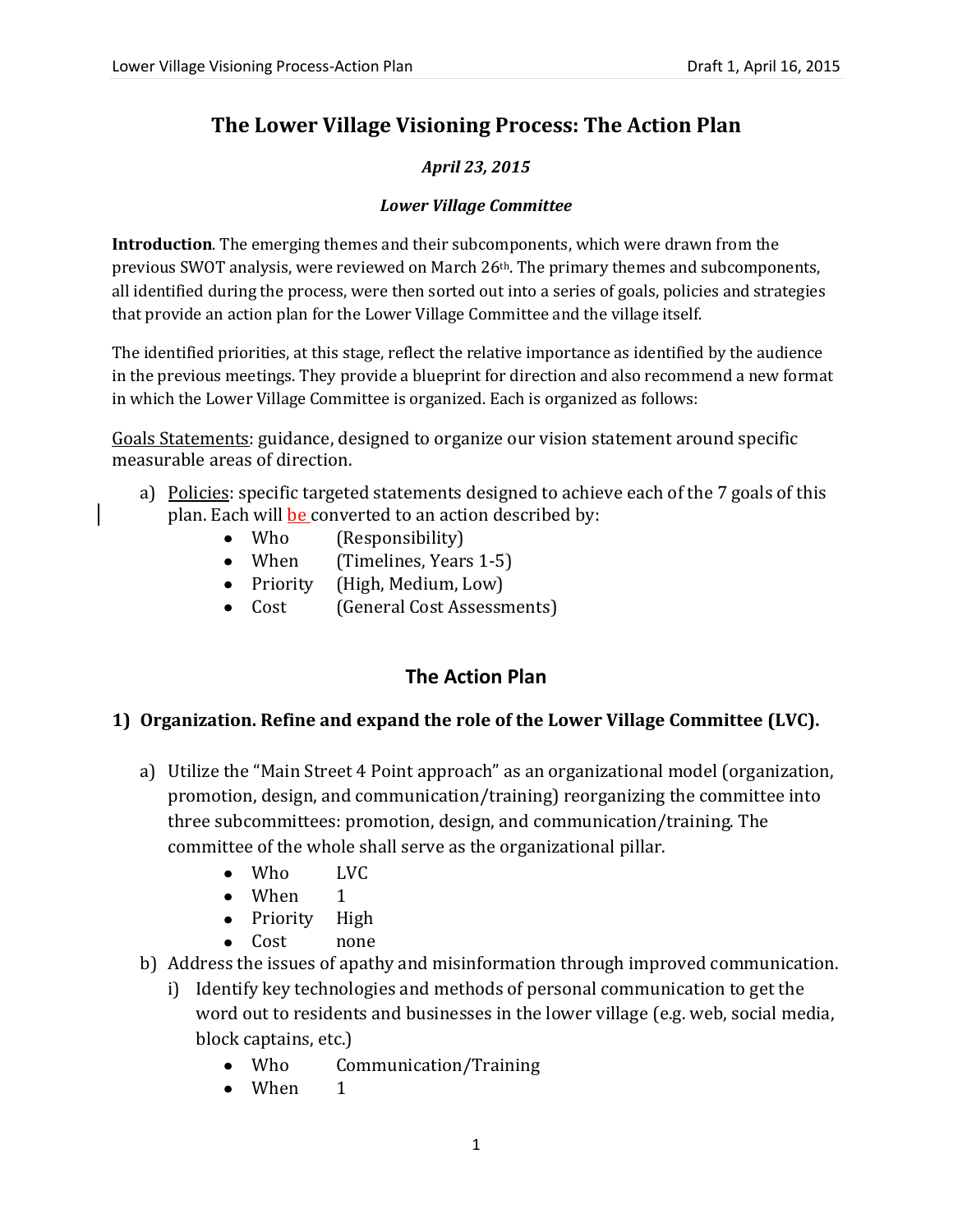- Priority High
- Cost none, with assistance of staff
- ii) Populate each of the other subcommittees with other members from the community that have interest in furthering the sub-committee work
	- Who LVC/Communication/Training; Staff; chamber
	- When 1
	- Priority High
	- Cost none
- c) Maintain good relationships with some key decision makers and committees, including the Festival Committee, Chamber, the Board of Selectmen, the Land Trust, and the Economic Development Committee
	- Who Communication/Promotion
	- $\bullet$  When 1-5
	- Priority Medium
	- Cost none
- d) Monitor and address the costs of living and doing business in the village, represent issues critical to lower village constituents
	- Who LVC; Staff
	- $\bullet$  When 1-5
	- Priority Low
	- Cost none
- e) Identify funding sources, where necessary, to carry out options in this plan (e.g. Bartley's should be added to the TIF to increase the TIF pool; grants)
	- Who LVC; Staff
	- When 1
	- Priority High
	- Cost None
- f) Work with the town to insure cleanup of problem properties
	- Who Design; Staff
	- $\bullet$  When 1-5
	- Priority Medium
	- Cost None
- g) Develop better relationships among property and business owners, both business to business and business to residential
	- Who Communication; Staff; Chamber
	- When 1
	- Priority Medium
	- Cost None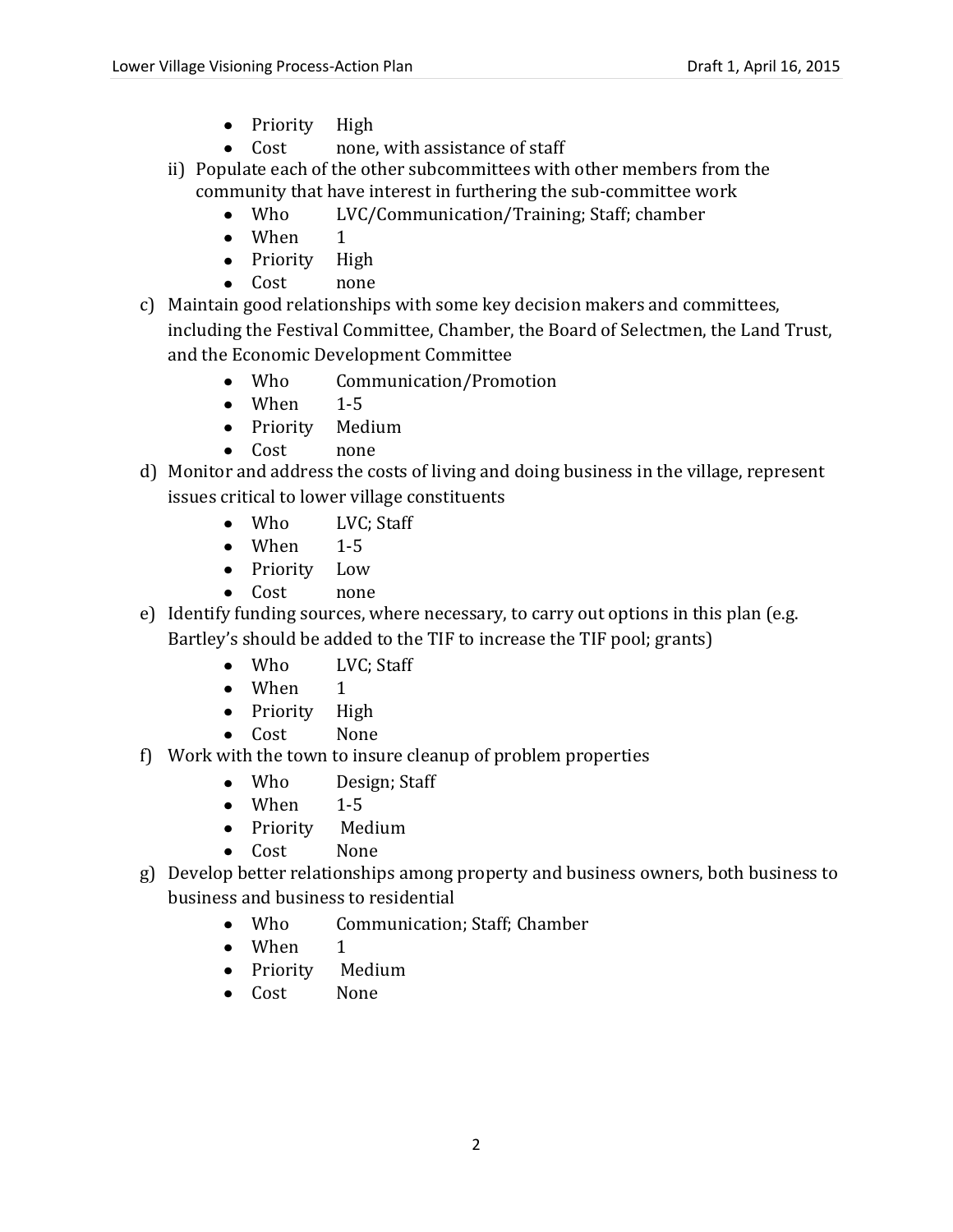## **2) The Built Environment. The community would like to protect the present integrity and sense of place of the built environment in the lower village while maintaining a diverse mixture of sustainable uses.**

- a) Establish a plan to create a more seamless experience, between public and private space. Convene various property owners to discuss how to better meld private and public space, as well as address the parking and pedestrian connectivity goals below.
	- Who Design
	- When 1
	- Priority High
	- Cost none
- b) Develop a proactive program for developer and business owner attraction that is consistent with the interests of Lower Village
	- Who Promotion; Staff
	- $\bullet$  When 1-5
	- Priority Low
	- Cost none
- c) Develop an incentive program that could assist in attracting desirable development.
	- Who Promotion, Staff
	- $\bullet$  When 1-5
	- Priority Low
	- Cost none
- d) Develop a Lower Village Design Master Plan that further defines the Lower Village's physical and personal sense of place.
	- Who Design; Staff; Planning Board
	- When 1
	- Priority High
	- $\bullet$  Cost  $$25,000$
- e) Identify and protect key properties that are either of historic or of high aesthetic value.
	- Who Design; Staff; Historic Commission; Brick Store Museum
	- When 3
	- Priority Medium
	- $\bullet$  Cost \$25,000
- f) Utilizing the findings of the design master plan, develop and adopt a set of design standards.
	- Who Design; Staff; Planning Board
	- When 2
	- Priority High
	- Cost None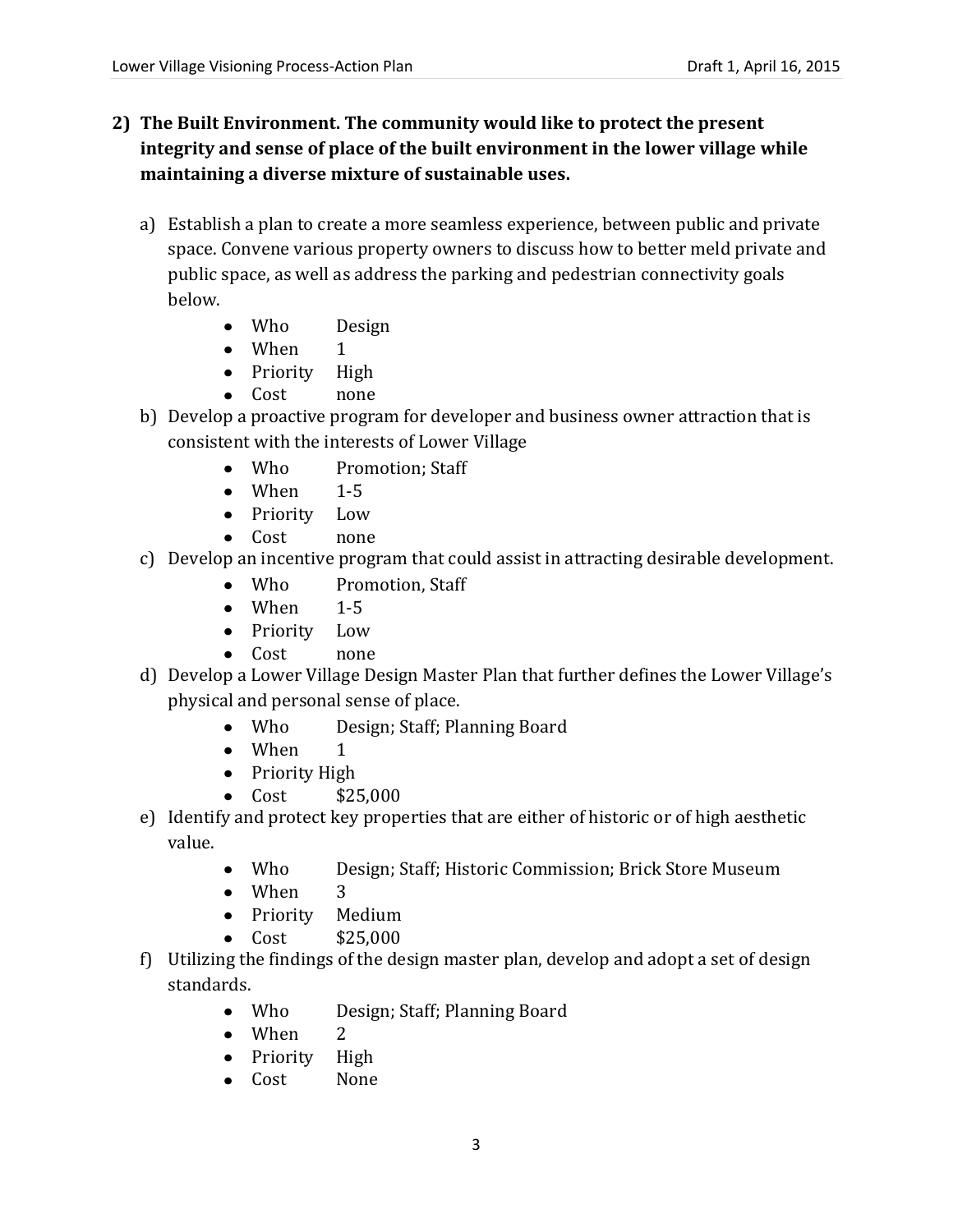- g) Develop better relationships among property owners and businesses, both business to business and business to residential.
	- Who Communication: Staff: Chamber
	- When 1
	- Priority Medium
	- Cost None
- h) Develop and implement a plan to maintain business diversity, discourage national chains, and incorporate the Town's buy local campaign in the Lower Village.
	- Who Promotion; Staff; Chamber
	- When 1
	- Priority Medium
	- Cost None
- i) Understand and support the supply side of village businesses, support the secondary economy's growth and create stronger business to business relationships as part of the buy local campaign.
	- Who Promotion; Staff; Chamber
	- $\bullet$  When 1-5
	- Priority Medium
	- Cost None
- j) Monitor and stay involved in the Bridge design and construction process
	- Who Design (LVC); Staff
	- When 1-2
	- Priority High
	- Cost None
- k) Reconsider zoning west of Cooper's Corner on Western Avenue up to Lake Brook the properties immediately adjacent to the south side of Western Avenue to be consistent with the north side.
	- Who Design; Staff
	- When 1
	- Priority Medium
	- Cost None
- **3) The Natural Environment. Recognizing the intrinsic value of the natural environment to the sustained success of the Lower Village, develop programs that maintain that quality.**
	- a) Maintain or improve water quality in the **Kennebunk** River, Lake Brook, and at the Beach; inventory possible impact areas and establish corrective actions (including impact areas outside the village) while establishing a base understanding of the existing environment and its natural inhabitants.
		- Who Design; Staff; Conservation Commission
		- $\bullet$  When 1-2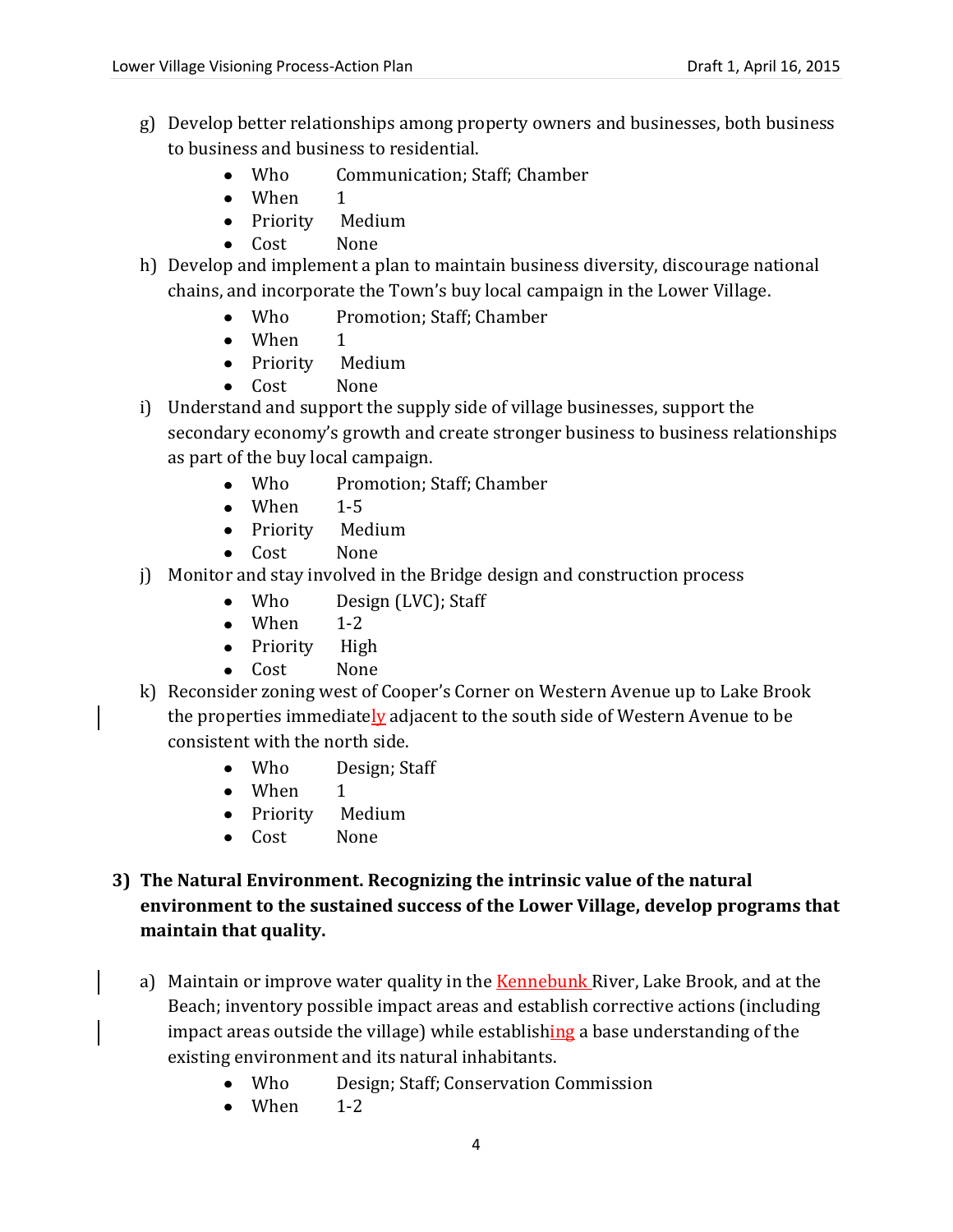- Priority High
- $\bullet$  Cost \$5,000
- b) Examine changes in the zoning ordinance, site plan review standards, or subdivision standards that could result in maintaining or improving the natural environment.
	- Who Design; Staff; Conservation Commission, Planning Board
	- When 3
	- Priority Medium
	- Cost None
- c) Work with the Harbor Committee to understand Harbor Management Plans and economy of the harbor (both sides, since it is combined), and its future direction.
	- Who Promotion: Staff: Harbor Committee
	- When 1
	- Priority Medium
	- Cost None
- d) Connect trails through conservation lands, easements, pedestrian walks, and bikeways, developing a plan that can be integrated with the rest of the community and promoted.
	- Who Promotion; Staff; Conservation Commission; Kennebunk Land Trust; Monastery
	- When 1
	- Priority Medium
	- Cost None
- e) Identify, map and maintain important Viewsheds through the Lower Village
	- Who Design; Staff; Conservation Commission; Kennebunk Land Trust
	- When 4
	- Priority Medium
	- Cost None
- f) Improve access to the river for boating, fishing, and viewing
	- Who Design; Staff; Harbor Committee; Conservation Commission
	- When 5
	- Priority High
	- Cost None
- **4) Marketing. Working with the overall marketing strategies of the Town and Chamber of Commerce, take a series of actions to specifically address marketing issues in the Lower Village.**
	- a) Change the name of the Lower Village to Harbor Village and encourage those using Kennebunkport as an address to consider the Kenenbunks or Harbor Village so as to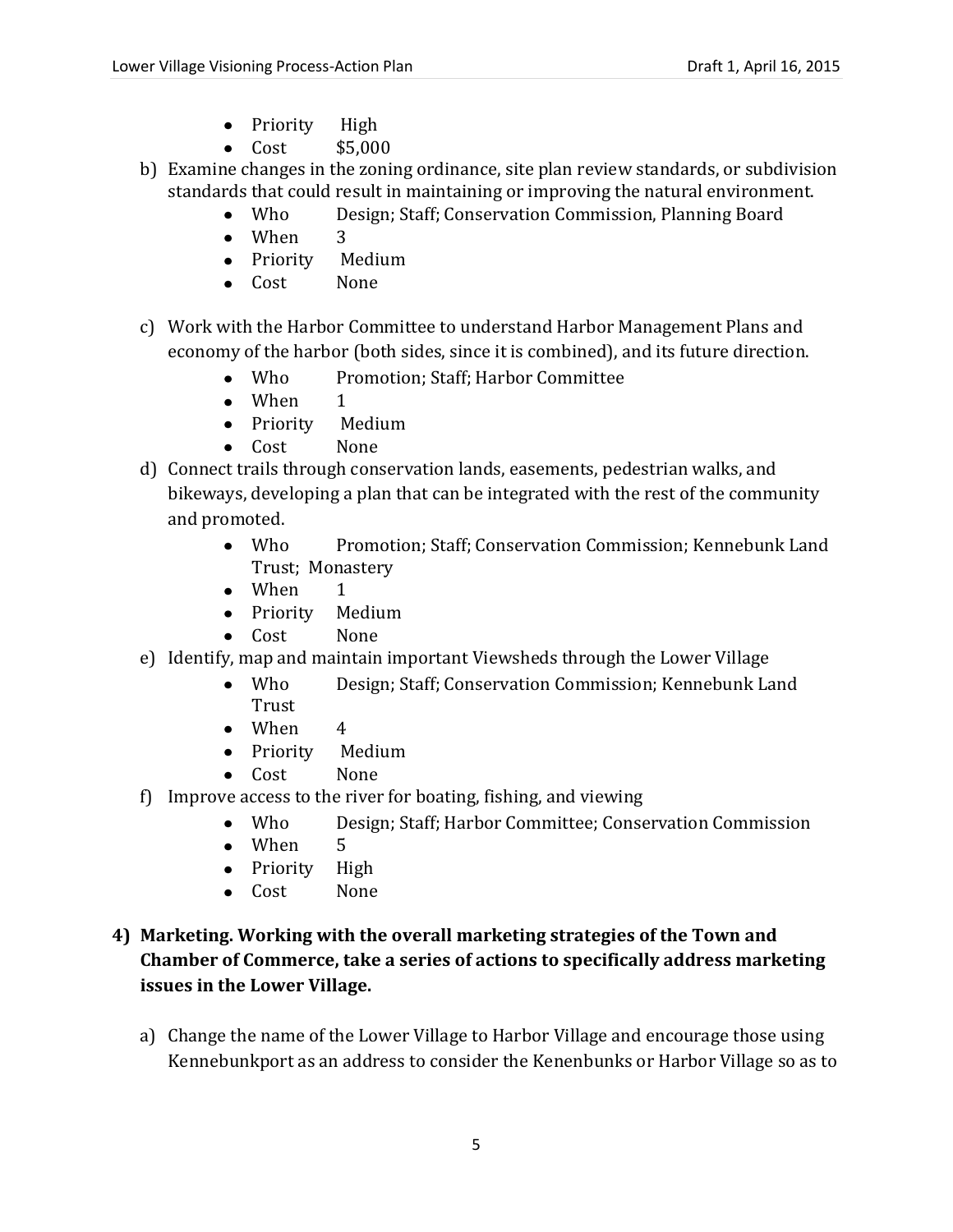better establish the identify of Lower Village. Make this part of a localized branding project.

- Who LVC, Communication, Promotion
- When 1
- Priority High
- Cost None
- b) Using the Waterhouse Center Model, identify by place and calendar, things to do in the Lower Village and link to activities in Kennebunkport as well. Work with the web, social media, and mobile application to publish.
	- Who Promotion; chamber of Commerce; Staff
	- When 1
	- Priority Medium
	- Cost None
- c) Market and manage some key events that would serve both the Kennebunk population and visitors.
	- Who Promotion; Staff; Chamber
	- $\bullet$  When 1-5
	- Priority High
	- Cost \$3,000
- d) Develop a new program around the creative economy, arts, art walks and joint advertising (already underway).
	- Who Promotion: Staff: Chamber
	- $\bullet$  When 1-5
	- Priority High
	- $Cost$  \$2.000
- e) Take advantage of our location on a Macro level (exit 25, the new train station) and micro level (Dock Square, Beach, Monastery, historic areas) and incorporate it into our message and advertising.
	- Who Promotion; Staff; Chamber
	- $\bullet$  When 1-5
	- Priority Medium
	- Cost \$5,000
- f) Insure as part of any branding or marketing strategy that in addition to the diverse businesses of the Lower Village, we also identify key natural resources, walkability, connections to trails and connections to the beach.
	- Who Promotion; Staff; Chamber
	- $\bullet$  When 1-5
	- Priority Low
	- Cost None
- g) Develop a mentoring program to assist new business owners to assure their short and long term success in the lower village. Include educational programs that would be helpful in successful business development.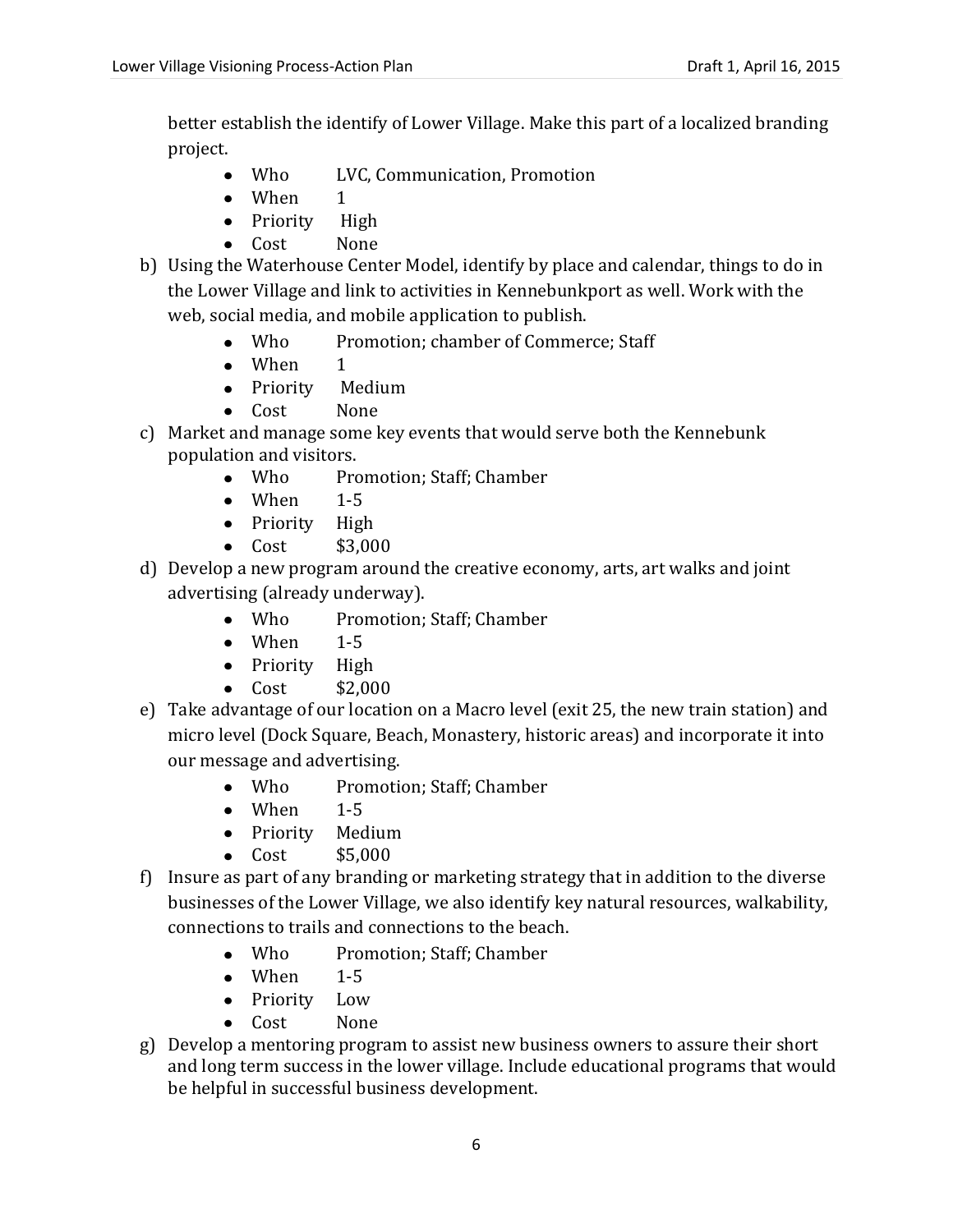- Who Communication, Kennebunk Economic Development Committee
- $\bullet$  When 1-5
- Priority Medium
- Cost None
- **5) Pedestrian Circulation. There is a need to improve pedestrian connectivity throughout the Lower Village, across both public and private properties, make these improvements consistent with earlier Lower Village work, and make it easier for the visitor and town resident to understand.**
	- a) Complete the infrastructure improvement program for the west side of Cooper's Corner.
		- Who LVC; Staff
		- $\bullet$  When 1-2
		- Priority High
		- Cost Focus Area 2 (Portland Road): \$470,000 Focus area 3 (Western Ave.): \$556,000 Funding Sources: MDOT, TIF, CDBG, private
	- b) Establish a Lower Village Wayfinding/signage program at both a vehicle and pedestrian level and wrap that into the Chamber Kiosk program (under way).
		- Who Design; Staff; Chamber
		- When 1
		- Priority Medium
		- $Cost$  \$7,500
	- c) In conjunction with wayfinding, develop a pedestrian safety awareness program.
		- Who Communication
		- $\bullet$  When 1-5
		- Priority Low
		- Cost None
	- d) Improve pedestrian connections throughout the lower village, including through adjacent privately owned commercial properties, where access to other businesses is made easier and the visitor experience enhanced.
		- Who Design; Communication
		- When 2
		- Priority medium
		- Cost None
	- e) As part of the physical design program, establish places for amenities on public and private space, e.g. Bike racks, benches, picnic tables, a better located public restroom, and overlooks with access to harbor views (include in master plan process).
		- Who Design; Staff